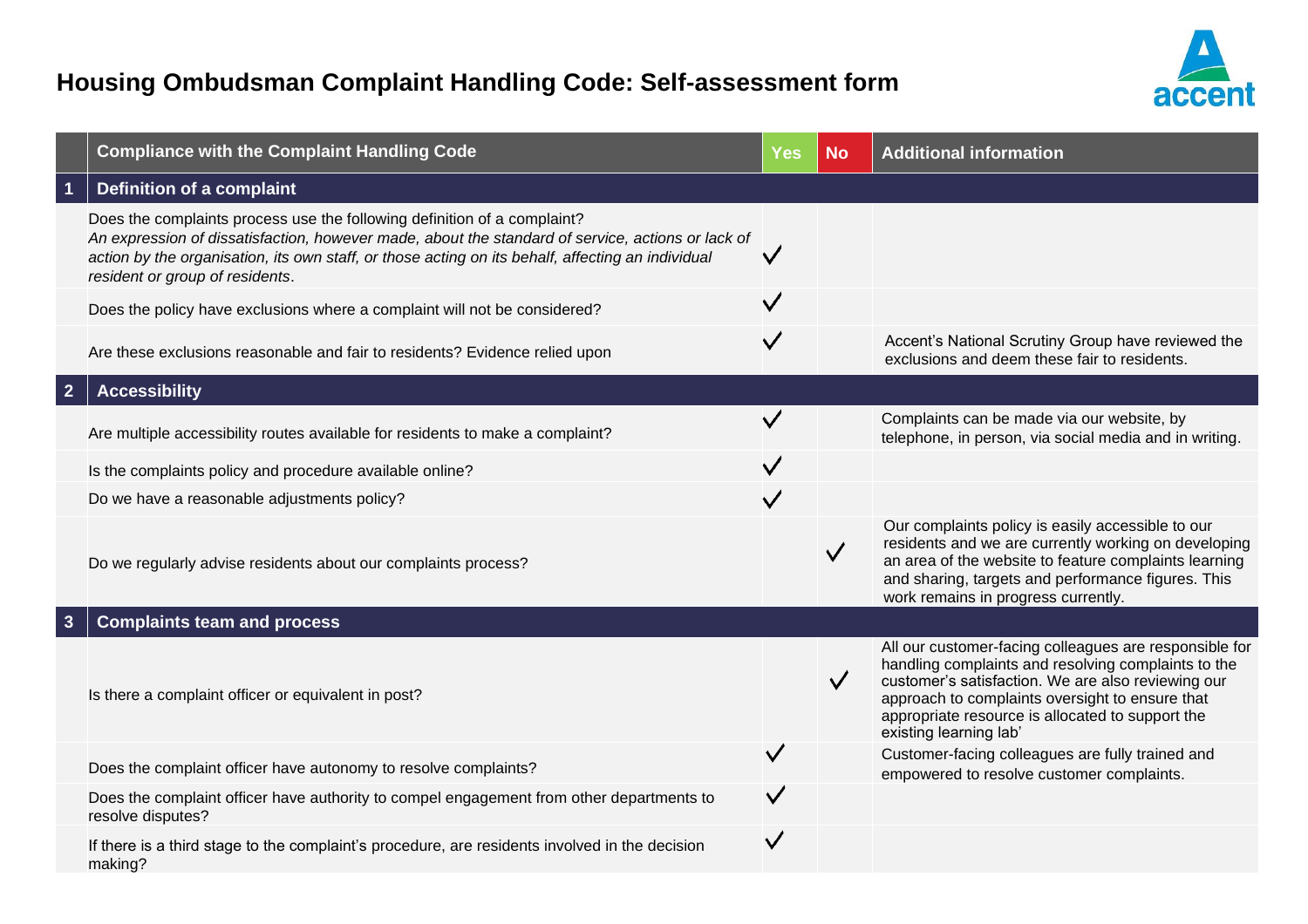

| <b>Compliance with the Complaint Handling Code</b>                                                                                                                                      | Yes          | <b>No</b>                                                                                                        | <b>Additional information</b>                                                                                                                                                                                                                                       |
|-----------------------------------------------------------------------------------------------------------------------------------------------------------------------------------------|--------------|------------------------------------------------------------------------------------------------------------------|---------------------------------------------------------------------------------------------------------------------------------------------------------------------------------------------------------------------------------------------------------------------|
| Is any third stage optional for residents?                                                                                                                                              |              |                                                                                                                  |                                                                                                                                                                                                                                                                     |
| Does the final stage response set out residents' right to refer the matter to the Housing<br>Ombudsman Service?                                                                         | $\checkmark$ |                                                                                                                  |                                                                                                                                                                                                                                                                     |
| Do we keep a record of complaint correspondence including correspondence from the resident?                                                                                             | $\checkmark$ |                                                                                                                  |                                                                                                                                                                                                                                                                     |
| At what stage are most complaints resolved?                                                                                                                                             |              |                                                                                                                  | Early Resolution Stage (Informal)                                                                                                                                                                                                                                   |
| <b>Communication</b>                                                                                                                                                                    |              |                                                                                                                  |                                                                                                                                                                                                                                                                     |
| Are residents kept informed and updated during the complaints process?                                                                                                                  |              |                                                                                                                  | Reporting demonstrates that this is happening in the<br>majority of cases, however, there remains room for<br>improvement. A survey to our customers is sent on<br>closure of a complaint case to understand how<br>satisfied they are with our complaint handling. |
| Are residents informed of the landlord's position and given a chance to respond and challenge<br>any area of dispute before the final decision?                                         | $\checkmark$ |                                                                                                                  |                                                                                                                                                                                                                                                                     |
| Are all complaints acknowledged and logged within five days?                                                                                                                            | $\checkmark$ |                                                                                                                  |                                                                                                                                                                                                                                                                     |
| Are residents advised of how to escalate at the end of each stage?                                                                                                                      | $\checkmark$ |                                                                                                                  |                                                                                                                                                                                                                                                                     |
| What proportion of complaints are resolved at stage one?                                                                                                                                |              | 94% are resolved at Early Resolution Stage (Informal)<br>4% are resolved at Manger Investigation Stage (Stage 1) |                                                                                                                                                                                                                                                                     |
| What proportion of complaints are resolved at stage two?                                                                                                                                |              |                                                                                                                  | 1% are resolved at Director Investigation Stage (Stage 2)                                                                                                                                                                                                           |
| What proportion of complaint responses are sent within Code timescales?<br>Stage one<br>$\bullet$<br>Stage one (with extension)<br>Stage two<br>$\bullet$<br>Stage two (with extension) |              |                                                                                                                  | Stage 1 - 94.3% (based on 10 working days)<br>Stage 2 - 5.7% (based on 20 working days)                                                                                                                                                                             |
| Where timescales have been extended did we have good reason?                                                                                                                            |              |                                                                                                                  | We have no option for extension with response timescales.                                                                                                                                                                                                           |
| Where timescales have been extended did we keep the resident informed?                                                                                                                  |              |                                                                                                                  | We have no option for extension with response timescales.                                                                                                                                                                                                           |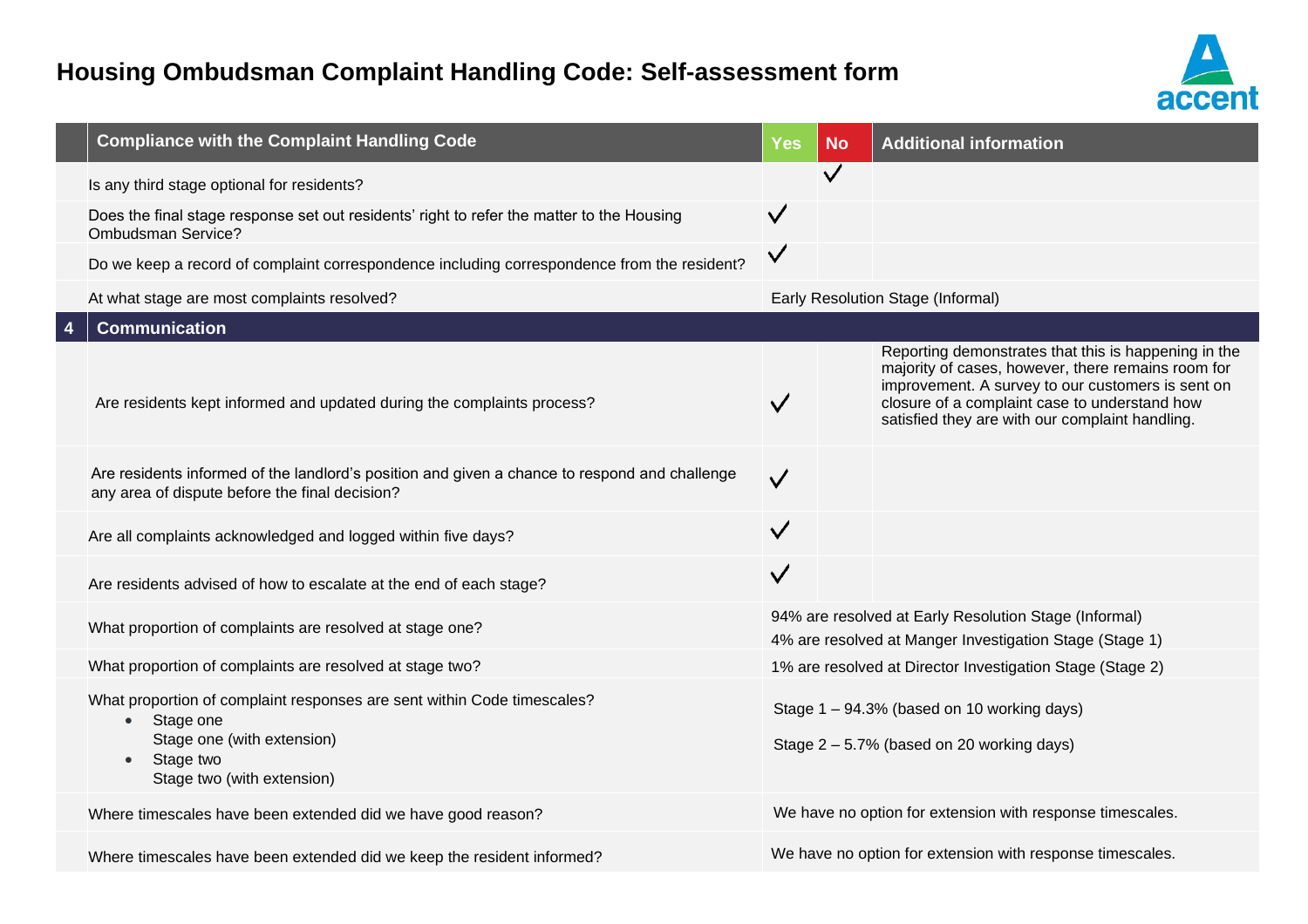

|                 | <b>Compliance with the Complaint Handling Code</b>                                                                                   | <b>Yes</b>   | <b>No</b>                                                                                                                                                                                                                                                                                                                                                                        | <b>Additional information</b>                                                                                                    |  |  |
|-----------------|--------------------------------------------------------------------------------------------------------------------------------------|--------------|----------------------------------------------------------------------------------------------------------------------------------------------------------------------------------------------------------------------------------------------------------------------------------------------------------------------------------------------------------------------------------|----------------------------------------------------------------------------------------------------------------------------------|--|--|
|                 | What proportion of complaints do we resolve to residents' satisfaction                                                               |              | complaint handling.                                                                                                                                                                                                                                                                                                                                                              | We currently achieve 3.94 out of 5 in customer satisfaction for                                                                  |  |  |
| $5\overline{5}$ | <b>Cooperation with Housing Ombudsman Service</b>                                                                                    |              |                                                                                                                                                                                                                                                                                                                                                                                  |                                                                                                                                  |  |  |
|                 | Were all requests for evidence responded to within 15 days?                                                                          | $\checkmark$ |                                                                                                                                                                                                                                                                                                                                                                                  |                                                                                                                                  |  |  |
|                 | Where the timescale was extended did we keep the Ombudsman informed?                                                                 | N/A          |                                                                                                                                                                                                                                                                                                                                                                                  |                                                                                                                                  |  |  |
| $6\phantom{1}$  | <b>Fairness in complaint handling</b>                                                                                                |              |                                                                                                                                                                                                                                                                                                                                                                                  |                                                                                                                                  |  |  |
|                 | Are residents able to complain via a representative throughout?                                                                      | $\checkmark$ |                                                                                                                                                                                                                                                                                                                                                                                  |                                                                                                                                  |  |  |
|                 | If advice was given, was this accurate and easy to understand?                                                                       | N/A          |                                                                                                                                                                                                                                                                                                                                                                                  |                                                                                                                                  |  |  |
|                 | How many cases did we refuse to escalate? What was the reason for the refusal?                                                       | Service.     |                                                                                                                                                                                                                                                                                                                                                                                  | We would not refuse to escalate a complaint. Once it completes our<br>internal process, we would advise of the Housing Ombudsman |  |  |
|                 | Did we explain our decision to the resident?                                                                                         | N/A          |                                                                                                                                                                                                                                                                                                                                                                                  |                                                                                                                                  |  |  |
| $\overline{7}$  | <b>Outcomes and remedies</b>                                                                                                         |              |                                                                                                                                                                                                                                                                                                                                                                                  |                                                                                                                                  |  |  |
|                 | Where something has gone wrong are we taking appropriate steps to put things right?                                                  | $\checkmark$ |                                                                                                                                                                                                                                                                                                                                                                                  |                                                                                                                                  |  |  |
| 8               | <b>Continuous learning and improvement</b>                                                                                           |              |                                                                                                                                                                                                                                                                                                                                                                                  |                                                                                                                                  |  |  |
|                 | What improvements have we made as a result of learning from complaints?                                                              |              | From January 2021, we introduced our 'Learning Lab'. This group                                                                                                                                                                                                                                                                                                                  |                                                                                                                                  |  |  |
|                 | How do we share these lessons with:<br>residents?<br>a)<br>the board/governing body?<br>b)<br>In the Annual Report?<br>$\mathcal{C}$ |              | will meet on a monthly basis and will be responsible for<br>uncovering themes from complaints and driving change to<br>improve services. Lessons learnt will be shared with residents and<br>stakeholders via our website, and our annual report.<br>Outputs from the learning lab, complaints key themes, and<br>organisational changes are reported to the Customer Experience |                                                                                                                                  |  |  |
|                 |                                                                                                                                      |              | Committee and Board on a quarterly basis.                                                                                                                                                                                                                                                                                                                                        |                                                                                                                                  |  |  |